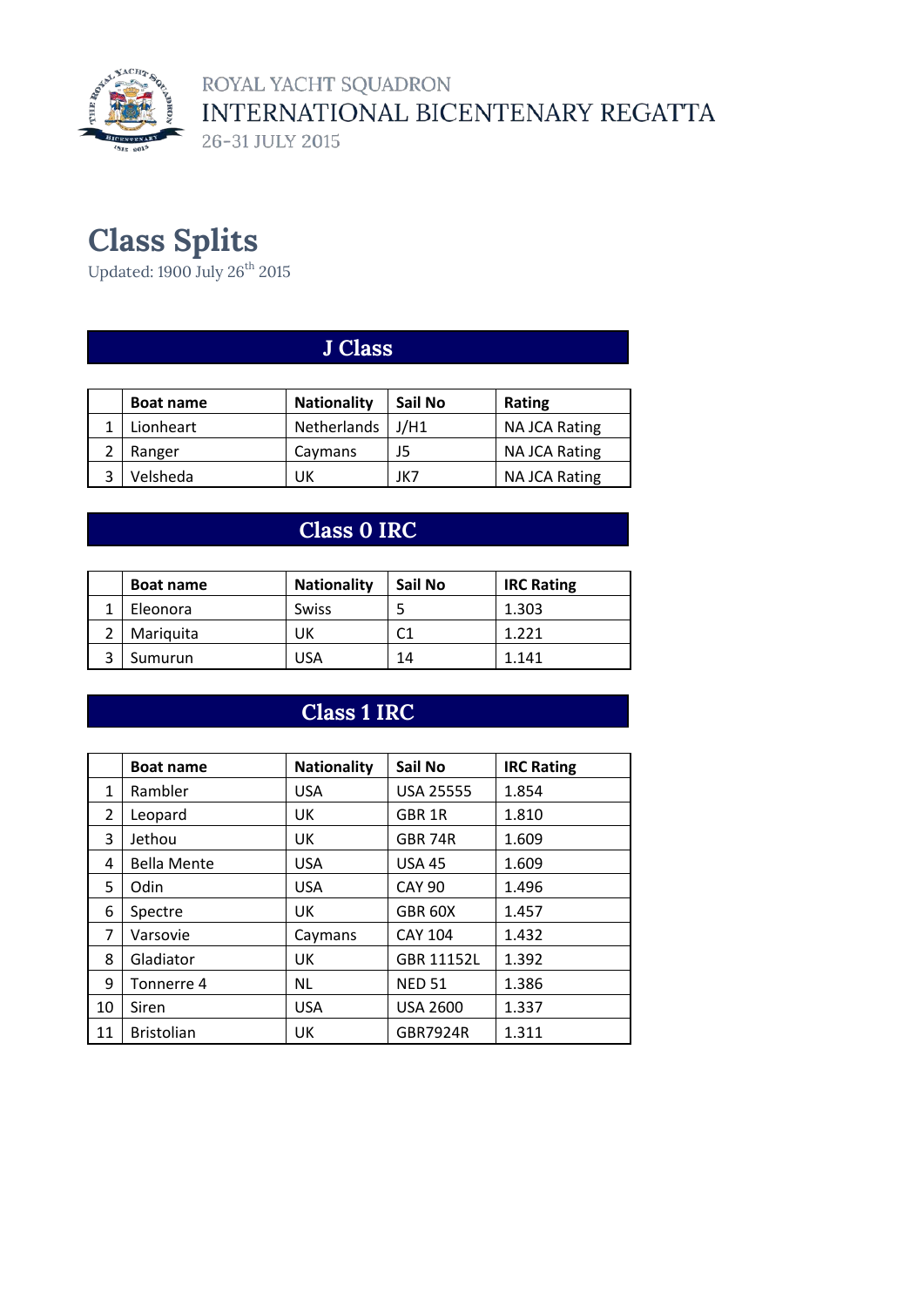# **Class 1 Alpha IRC**

|    | <b>Boat name</b>         | <b>Nationality</b> | Sail No             | <b>IRC Rating</b> |
|----|--------------------------|--------------------|---------------------|-------------------|
| 1  | Rebellion                | UK                 | GBR 8449R           | 1.269             |
| 2  | Invictus                 | UK                 | <b>GBR 1851X</b>    | 1.268             |
| 3  | <b>MC38</b>              | UK                 | GBR 1389 R          | 1.244             |
| 4  | <b>UKSA Albatross II</b> | UK                 | GBR 8652R           | 1.230             |
| 5  | Oystercatcher XXX        | UK                 | GBR 4321 R          | 1.227             |
| 6  | Toe in the Water         | UK                 | <b>GBR 54R</b>      | 1.214             |
| 7  | Antix                    | Ireland            | <b>USA 1253</b>     | 1.210             |
| 8  | Green                    | Germany            | C <sub>40</sub> -56 | 1.202             |
| 9  | Baraka                   | UK                 | <b>NED 40010</b>    | 1.201             |
| 10 | Leu                      | Germany            | GER 6009            | 1.180             |

# **Class 2 IRC**

|                | <b>Boat name</b> | <b>Nationality</b> | Sail No          | <b>IRC Rating</b> |
|----------------|------------------|--------------------|------------------|-------------------|
| $\mathbf{1}$   | Noonmark VI      | UK                 | GBR56798R        | 1.176             |
| $\overline{2}$ | Zukunft IV       | Germany            | <b>GER 3930</b>  | 1.133             |
| 3              | Eclectic         | UK                 | <b>GBR 759</b>   | 1.132             |
| 4              | Belladonna       | Bermuda            | <b>GBR 1346R</b> | 1.112             |
| 5              | Cracklin' Rosie  | UK                 | <b>GBR 851R</b>  | 1.104             |
| 6              | Quokka           | UK                 | <b>GBR 2215L</b> | 1.099             |
| 7              | Snatch           | UK                 | GBR 5446         | 1.099             |
| 8              | <b>EH01</b>      | UK                 | GBR 411 8R       | 1.095             |
| 9              | Juno             | UK                 | <b>GBR 7122X</b> | 1.090             |
| 10             | Flight of Ufford | UK                 | 3598R            | 1.090             |
| 11             | Jacobs Ladder    | Hong Kong          | <b>GBR 6822R</b> | 1.089             |
| 12             | La Réponse       | UK                 | <b>GBR 42N</b>   | 1.084             |
| 13             | Alice            | UK                 | GBR 6638         | 1.077             |
| 14             | Volo             | UK                 | <b>GBR 718R</b>  | 1.071             |
| 15             | Yes              | UK                 | <b>GBR 4863K</b> | 1.070             |
| 16             | Salvo            | UK                 | <b>GBR 73 R</b>  | 1.059             |
| 17             | Masquerade       | UK                 | <b>GBR 531</b>   | 1.054             |
| 18             | Genepix          | France             | FRA 25700        | 1.050             |
| 19             | Courrier du Leon | France             | FRA 43772        | 1.046             |
| 20             | Arcadia          | UK                 | <b>GBR 1411L</b> | 1.025             |
| 21             | Sassenach        | UK                 | <b>GBR 532R</b>  | 1.013             |

# **Class 3 IRC**

| <b>Boat name</b> | <b>Nationality</b> | Sail No         | <b>IRC Rating</b> |
|------------------|--------------------|-----------------|-------------------|
| Gulvain          | UK                 | <b>GBR 620R</b> | 1.078             |
| Carina           | <b>USA</b>         | <b>USA 315</b>  | 1.048             |
| Kelpie           | UK                 |                 | 1.011             |
| Dorade           | <b>USA</b>         | 16              | 1.008             |